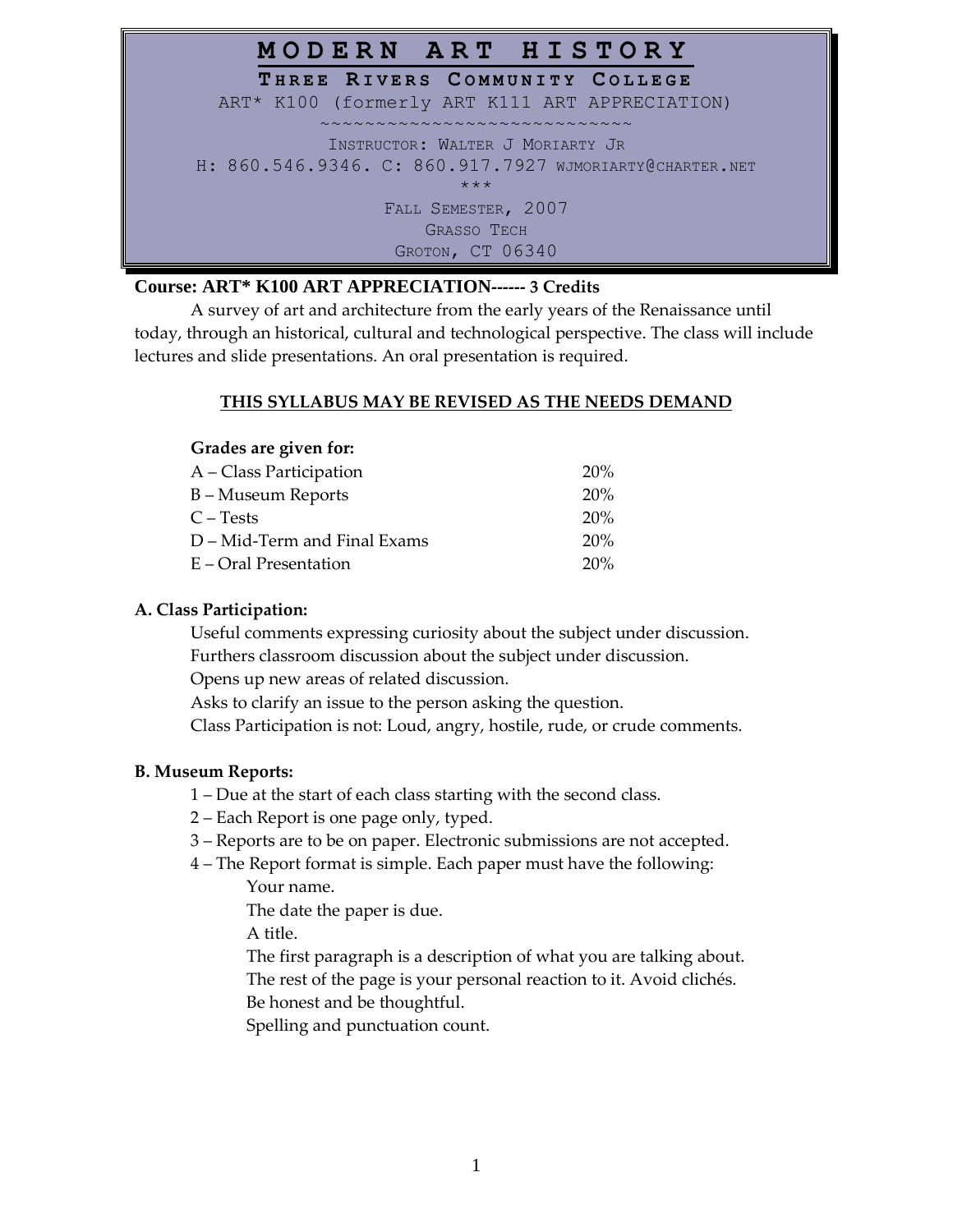### **C & D. Tests and Exams**

All tests, mid-term, and Final Exam have similar formats. The weight (points) in each section may vary from test to test.

===============================================================================

Test and Exam Format

- A. Short answer. Sometimes a written answer of a few words to a statement that I make. Sometimes a written answer of a few written words.
- B. Known slide identification. You will be asked to identify an image you have seen in class and that has been discussed in class. The image may also be in your textbook and/or in other art books. There may be more than one of these questions.
- C. There may be a Museum Report style question.
- D. Unknown slide identification. You will be asked to identify an image you have not seen in class and that has not been discussed in class. The image will not be in your textbook, but it could be in other art books. There may be more than one of these questions.
- E. Extra Credit. Always a few questions that usually come from something that the instructor (me) thinks is odd, unique, fascinating, and/or illuminating. The points on all correct answers are added to your score. Incorrect answers are not deducted from your score. You can only win, if you answer.

### **E. Oral Presentation**

#### **Oral Presentation Format**

Topic. Research some topic in art history that has caught your interest. The topic should be original (to you) and not repeat what's been covered in class. However, you can add to any topic covered in class.

Illustrations. There must be illustrations. This may seem obvious, especially since this is course in the visual arts, but I've seen presentations without pictures.

PowerPoint is fine. Handouts are fine. Videos are fine (but this is not a Cine-Plex, so don't turn your presentation into a movie soon-to-be-offeredon-DVD).

Length. As of this time, I am reserving the last two classes for presentations. This means there are between five and six hours of time allotted to presentations.

The actual amount of time for each presentation will depend on the number of students finally enrolled in the course.